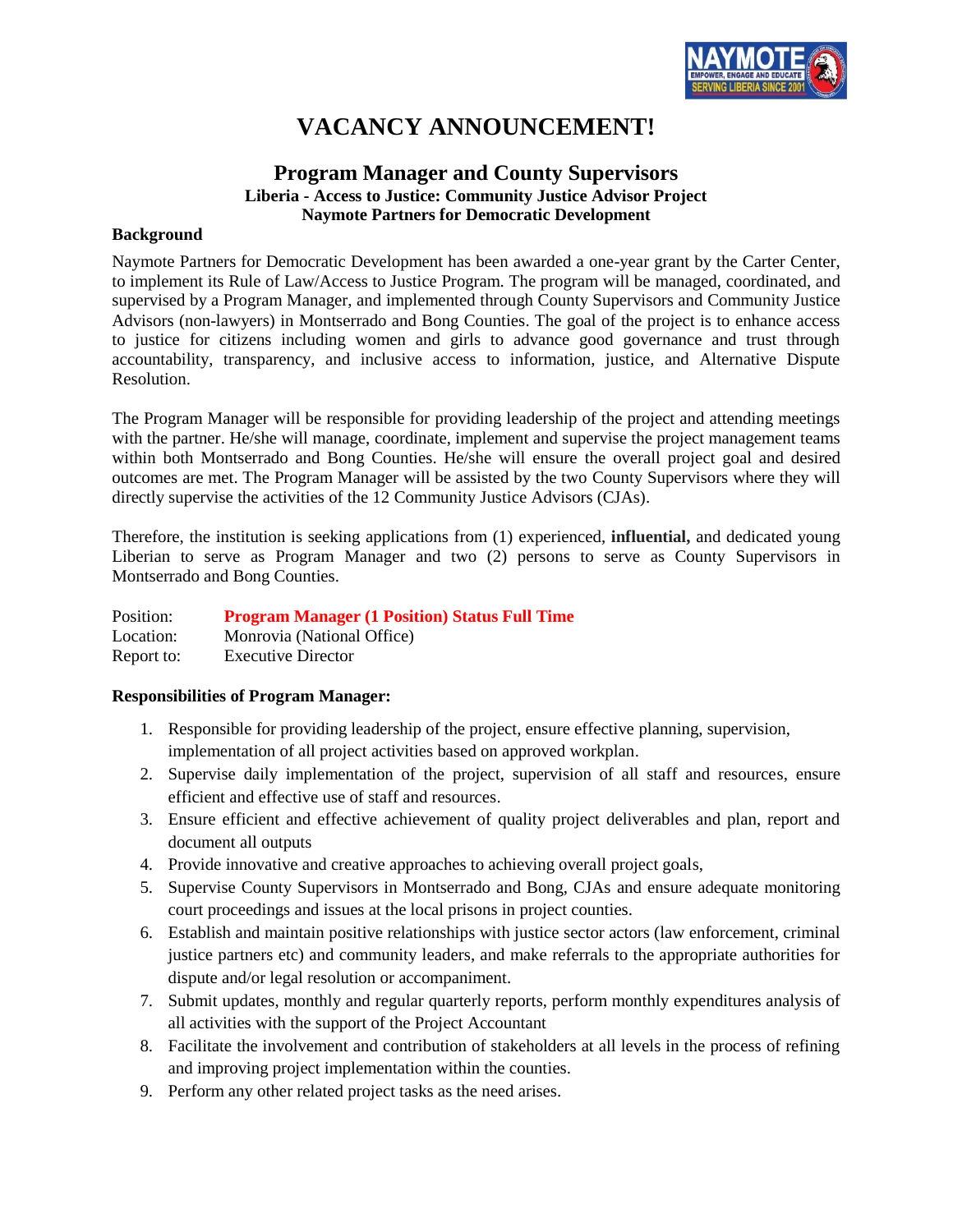# **Qualifications (skills and experience) Program Manager**

- 1. University degree, with strong practical experience in project planning and management, communications, leadership, human rights, etc.
- 2. At least five (5) years of demonstrable experience working preferably in NGO sector and serving as Program Manager, Project Officer, Program Officer etc. with evidence of project management skills
- 3. Excellent knowledge and handling of project and program management methodology and techniques, ability to undertake strategic budget management.
- 4. Have a strong understanding of Liberia's criminal justice system including court, police, and prison.
- 5. Previous experience managing a rule of law and access to justice program is preferred, working with justice sector actors/ institutions (law enforcement, criminal justice partners etc) on a rule of law/ access to justice program
- 6. Excellent oral and written English skills
- 7. Strong leadership, management, communications, facilitation and community organizing skills
- 8. Experienced in community based or civil society works,
- 9. Demonstrated ability to work collaboratively with multiple stakeholders, including private sector, government officials, project staff, and/or donor without the need for close supervision.
- 10. Advanced computer skills (Microsoft word, excel, PowerPoint etc)
- 11. Applicant should have proven ability to independently produce narrative project reports

| Position:  | <b>County Supervisors (2 Positions) Status Full Time</b>    |
|------------|-------------------------------------------------------------|
| Location:  | Monrovia (National Office) & Bong (Regional Office-Gbarnga) |
| Report to: | Program Manager                                             |

# **Responsibilities of County Supervisors:**

- 1. Serve as a supportive member of the project management team and assist the Program Manager plan and implement the project activities.
- 2. Supervise daily implementation of the project activities at the community level, supervision of CJAs activities, support Community Justice Services and reporting on progress as well as documenting case load in their relevant localities as assigned.
- 3. Coordinate with CJAs and facilitate regular free legal information and dispute resolution services to citizens in Montserrado/ Bong counties,
- 4. Lead awareness about citizen's legal rights (especially property rights and land rights) and provide legal assistance through advice, alternative dispute resolution, referral, and/or accompaniment in Montserrado/ Bong counties.
- 5. Serves as focal person for the project at the county level, coordinate all project activities in communities,
- 6. Participate in Carter Center sponsored radio programs on specific legal topics that support the rule of law and access to justice.
- 7. Lead and supervise the monitoring of court proceedings and issues at the local prisons in Montserrado/ Bong counties.
- 8. Establish and maintain positive relationships with justice sector actors (law enforcement, criminal justice partners etc) and community leaders, and make referrals to the appropriate authorities for dispute and/or legal resolution or accompaniment.
- 9. Lead the School Law and Justice Project within the project communities,
- 10. Submit updates, monthly and regular quarterly reports to Program Manager
- 11. Perform any other related project tasks as the need arises.